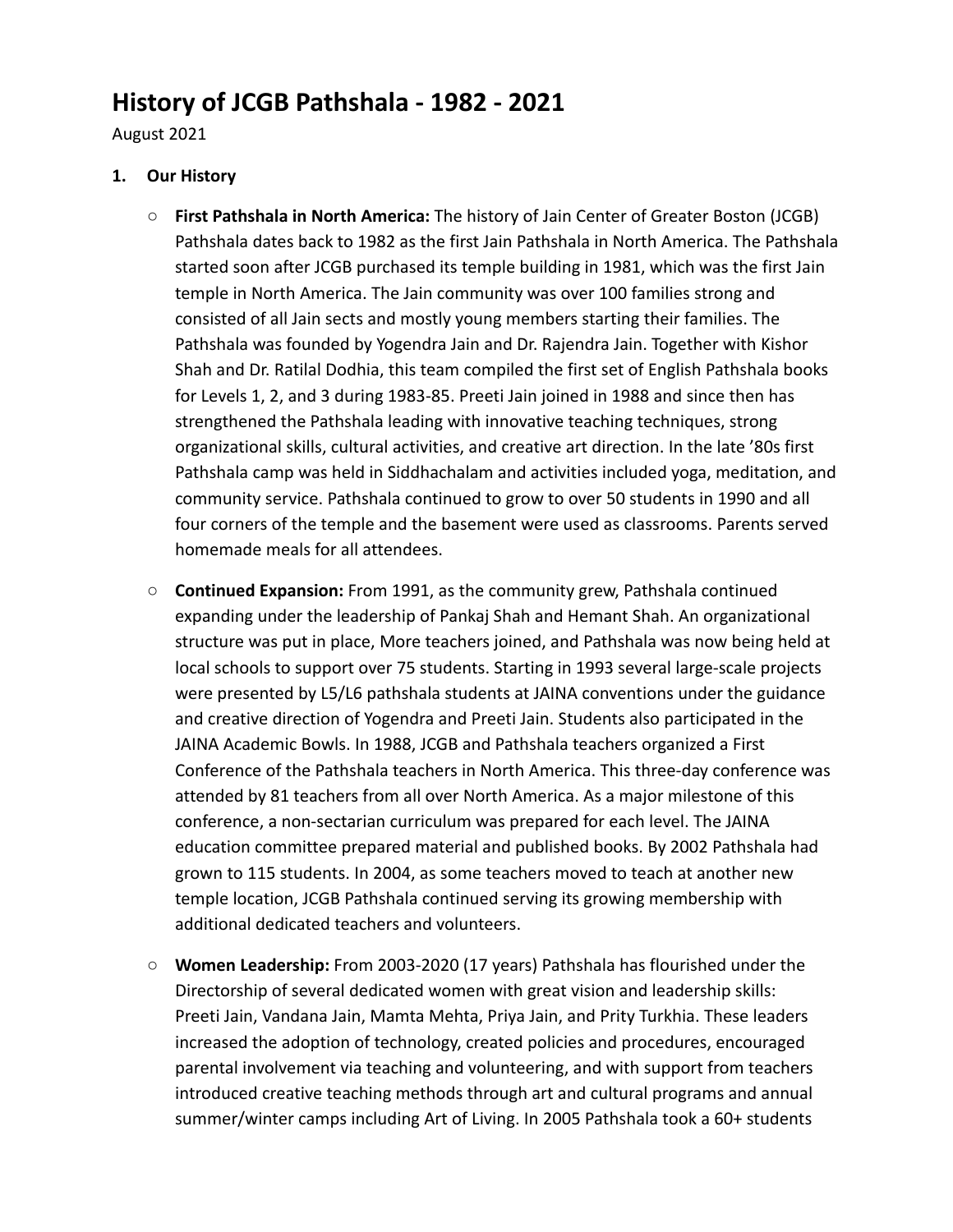Rishabhdev Play to JAINA convention in NJ. As JCGB secured our current large temple in Norwood in 2010, its many classrooms helped Pathshala move back to the temple setting. The popular annual "JCGB Talent Show" was started to commemorate the Pratistha Anniversary showcasing Pathshala students' talent. Activities also included a yearly Walk for Hunger fundraiser. During these years several graduated JCGB Pathshala students took leading roles in the YJA Board and also won JAINA Youth Awards for their commitment to the temple and the community at large.

- **Pathshala 2020:** Today JCGB Pathshala is 135 students strong. Our current 22+ teachers and coordinators have 200+ years of combined experience. In a 2020 survey of parents, 95% of the respondents have rated the JCGB pathshala as 5 out of 5.
- **Pathshala During the Covid Pandemic:** JCGB Pathshala did not miss a beat. Starting in April 2020, the tech-savvy teachers switched to online and continued providing high-quality lessons and engagement with students.

| Term(s)   | Directors* / Coordinators                   | <b>Current Teachers/Coordinators</b><br>(by # of years of service)                                                                                                                                                      | Past Teachers/<br>Coordinators*                                                                                                                         |
|-----------|---------------------------------------------|-------------------------------------------------------------------------------------------------------------------------------------------------------------------------------------------------------------------------|---------------------------------------------------------------------------------------------------------------------------------------------------------|
| 1982-1986 | Yogendra Jain, Rajendra Jain                | Yogendra Jain (39)                                                                                                                                                                                                      | Rajendra Jain                                                                                                                                           |
| 1986-1992 | Kishor Shah                                 | Preeti Jain(33)<br>Gira Tamboli (15)<br>Prity Turkhia (15)<br>Mamta Mehta (12)<br>Priya Jain (12)                                                                                                                       | Kishore Shah<br>Ratilal Dodhia                                                                                                                          |
| 1992-1998 | Pankaj Shah                                 |                                                                                                                                                                                                                         | Pankaj Shah (13)<br>Mita Shah (13)                                                                                                                      |
| 1999-2003 | <b>Hemant Shah</b>                          |                                                                                                                                                                                                                         | <b>Hemant Shah</b>                                                                                                                                      |
| 2003-2005 | Preeti Jain / Smriti Shah                   | Varsha Shah (12)<br>Jyotsna Sait (10-C)                                                                                                                                                                                 | Harsha Mehta<br>Sweta Mepani                                                                                                                            |
| 2005-2007 | Vandana Jain                                | Sanjay Jain (10)<br>Supriya Palawat (10)                                                                                                                                                                                | Jagruti Mehta(C)<br>Haresh Mehta                                                                                                                        |
| 2007-2009 | Rajesh Mehta/ Sanjay Jain                   | Nikesh Kotadiya (10)                                                                                                                                                                                                    | Hemlata Mehta                                                                                                                                           |
| 2009-2014 | Mamta Mehta / Sanjay<br>Jain/Brahmadev Jain | Sandeep Lunavat (9)<br>Kavita Shah (9)<br>Sapna Mola (8)<br>Aditi Patni (8)<br>Alpa Shah (3)<br>Shubham Jain (3)<br>Tanya Jain (3)<br>Piyusha Shah (3)<br>Priyam Turkhia** (3)<br>Hitesh Jain (3)<br>Finale Doshi** (2) | Vandana Jain<br>Arti Mehta<br>Anju Kodia<br>Dimple Parekh<br>Smriti Shah<br>Veena Teli<br>Surekha Jain<br>Nutan Vora<br>Paulomi Gudka**<br>Rakhi Jain** |
| 2014-2016 | Priya Jain / Dharmendra<br>Sethi            |                                                                                                                                                                                                                         |                                                                                                                                                         |
| 2016-2021 | Prity Turkhia / Jyotsna Sait                |                                                                                                                                                                                                                         |                                                                                                                                                         |

## **2. Pathshala Team (1982-2020)**

\*With 2+ years of service; \*\*Past Students as teachers; C is Coordinator;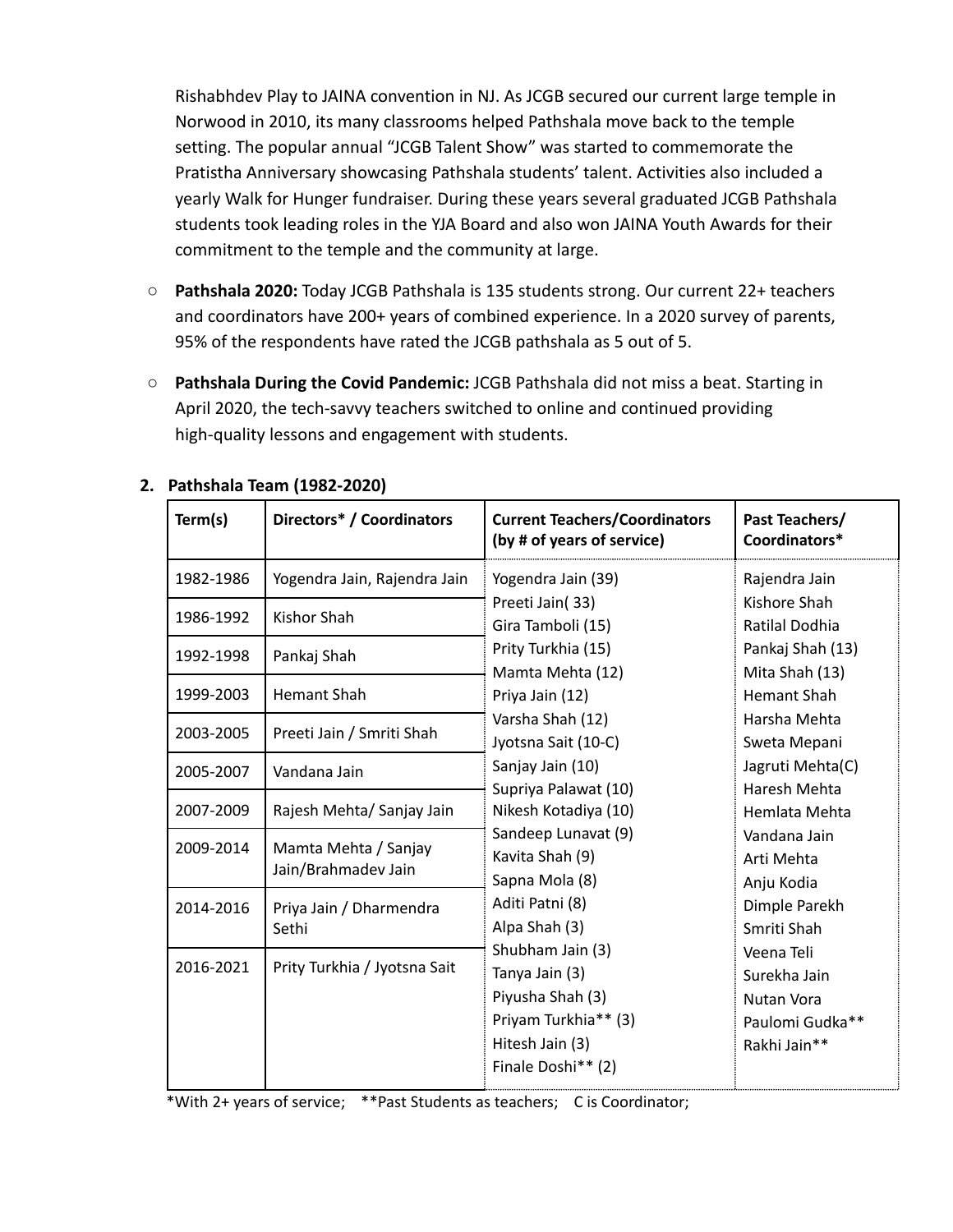## **3. Pathshala Highlights**

- 1982 First Pathshala in North America
- 1983-85 Published Jain Pathshala books in English
- 1988 First JCGB Pathshala camp in Siddhachalam
- 1993 Pittsburg JAINA convention Theme "Jain Experience", computer quiz
- 1995 Chicago JAINA convention- Academic Bowl and cultural program
- 1997 Toronto JAINA convention Tattvartha Sutra, Ancient Scripture Comes Alive
- $\circ$  1997 Visit to Burger King headquarters with a petition to add Vegetarian items to menu
- 1998 Pathshala teachers conference with 81 teachers from North America
- 1999 Philadelphia JAINA convention- Gunasthan presentation, 21st century Jain Life Play, Tapestry – An interactive map of Jainism
- 1999 Maina Sundari Dance Drama
- 2000 First ever combined Digambar and Shwetambar annual pathshala puja with meaning
- 2001 Research to promote use of cruelty free items and outreach to PETA
- 2001 Chicago JAINA convention- Comparative study of world religions
- 2003 Cincinnati JAINA convention- Reconciling and Strengthening our Faith, Rebranding and Repackaging of Jainism
- 2003 Jain Prayers book and Sutras book was published.
- 2003 Summer camp for 50+ students
- 2004 Art of Living camp for 50+ students
- 2005 Santa Clara JAINA convention- Jain way of life Looking in the Mirror
- 2007 New Jersey JAINA Convention Bhagwan Rishabhdev's Panchkalyanak Dance Drama with 60+ students.
- 2007 Jain Way of Life Book published
- 2009 Los Angeles JAINA convention– Multiple Seminars
- 2011 Houston JAINA convention– Exhibition of Jain Projects in North America
- 2013 Detroit JAINA convention- Eco-Vegan Project Exhibition
- 2015 JOY program started for student volunteer activities
- 2015 Annual Winter Camp Started
- 2018 Presidential award program started for Pathshala students
- 2019 First ever English voiceovers by students for 15+ animated Jain stories
- 2019 Presidential Volunteer Service Award (PVSA)
- 2021 Worldwide Jain community Survey design and implementation

## **4. Strengthening our Core Mantra**

Our core mantra has been to make JCGB and its Pathshala an inclusive place for Jains of all sects to come under one umbrella. Our curriculum is non-sectarian. Students are offered opportunities to participate in national conventions, such as JAINA and YJA, and prepared to live a Jain way of life after their graduation.